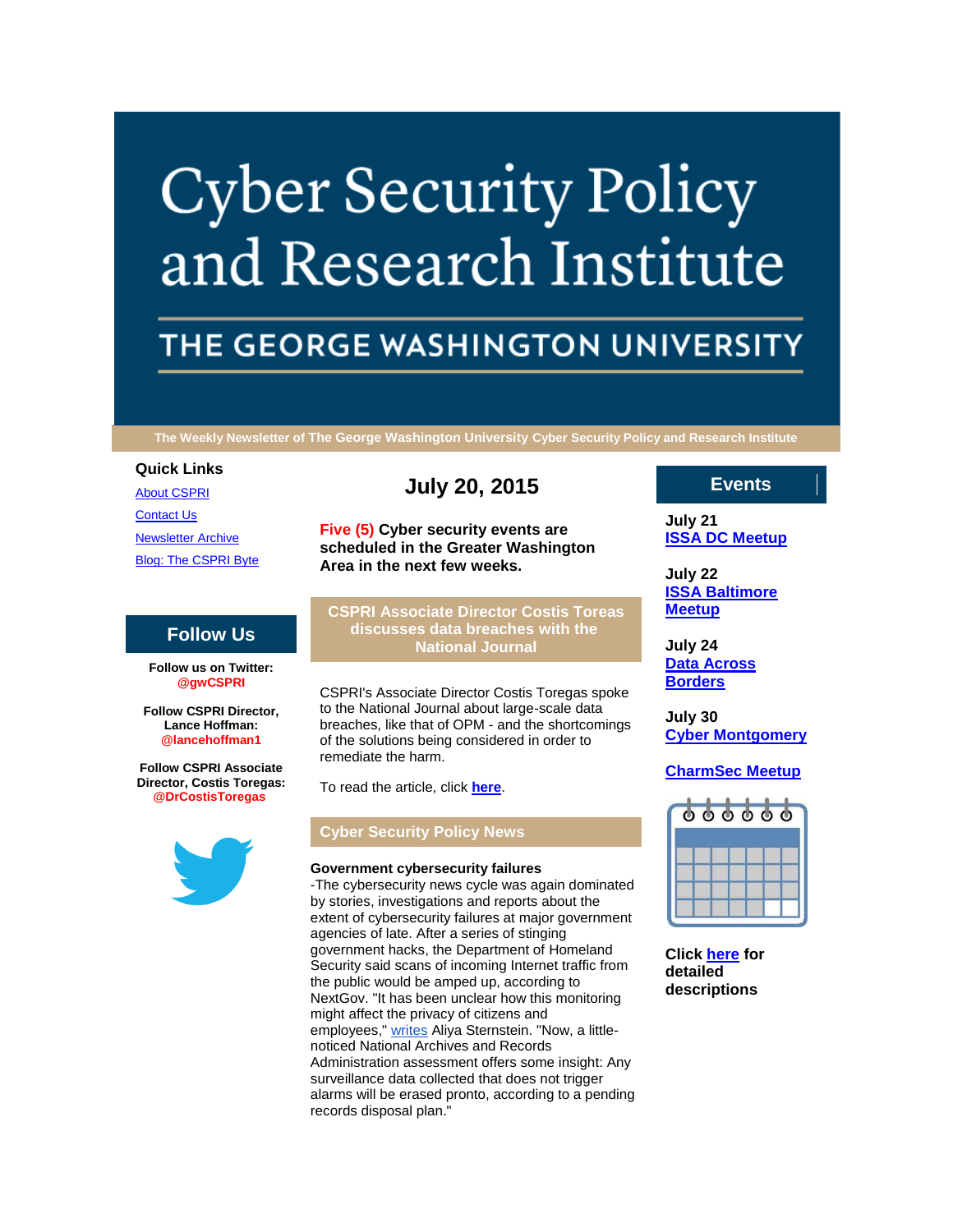Much of the impetus for this latest round of cybersecurity amping up comes in response to the breach at the Office of Personnel Management (OPM), which disclosed earlier this month that hackers made off with [nearly 20 million](http://r20.rs6.net/tn.jsp?f=001Qtd3QB8LKqRulmb7I12HrKmNC_Pjlci-uFb-ZZ0MOJyNQM_bjO7Dk1i3AtrjSyhniGYvCDvPV73HiePeMy7g3VlYWSWH2NkVsp0_-ry3LG7PddfVXYcwIoKuRYTGw65YO5_7O7qzhz-hwaw6qMiY2sGHIub5dYLOgGXXZ3462JHA69dZg2VWvG035d_5loU_nd3Vxf6_D34LoaFgis51YZbC6Z8pp4Ztgr7dyMQ0nvdXbFhSLYYrpZ6PCH53JZWU-5Y_aQJb7NQ=&c=ltNoosgLy1-nRw8-Y6wVu0Wtvg_Og-pvKIEePgZ2IPtnGSRm3sHEdA==&ch=b9T4SYpCjlkDh9EHALvq_K1TXfP-hEfmtJxfqpTXI-50w345xZlUxg==) background check forms housed at the agency. Now, many lawmakers are saying the OPM shouldn't be trusted with this sensitive data. "Reps. Ted Lieu (D-Calif.) and Steve Russell (R-Okla.), who both likely had their security clearance details taken in the breach, are prepping a bill that would move the security clearance database away from the OPM, perhaps back to the Defense Department (DOD), where it was housed until 2004,["reports](http://r20.rs6.net/tn.jsp?f=001Qtd3QB8LKqRulmb7I12HrKmNC_Pjlci-uFb-ZZ0MOJyNQM_bjO7Dk1i3AtrjSyhneGoJvPyM2XMQvxNFyGWoBbfhIMOImE79dBEKEtF01s96_C7ZbXuQ9HO0l7YFMnL08S-OtVxaYqLXsoGSp1xxgwT7j3F38DD9P352sZEFUnAmxu1q2I_YrJLfNHy9zkaQVZrSQ_AqZU2o2v-zg5lmEJp7pY8siH-n4FYVtoudDsulIHNgDVJO8OloI3UQWaacRaa-tgUQzvU=&c=ltNoosgLy1-nRw8-Y6wVu0Wtvg_Og-pvKIEePgZ2IPtnGSRm3sHEdA==&ch=b9T4SYpCjlkDh9EHALvq_K1TXfP-hEfmtJxfqpTXI-50w345xZlUxg==) Cory Bennett with The Hill.

#### **Department of the Interior - In trouble**

The machinations come amid the release of a cybersecurity audit report at the Department of Interior, which housed the OPM data during the breach. The DOI's inspector general report found nearly 3,000 critical and high-risk vulnerabilities identified in the DOI's various bureaus that could allow a remote attacker to take control of publicly accessible computers or render them unavailable. See [SC Magazine](http://r20.rs6.net/tn.jsp?f=001Qtd3QB8LKqRulmb7I12HrKmNC_Pjlci-uFb-ZZ0MOJyNQM_bjO7DkyM5PAQPzLZ5chQCgJ62WA9gEiIZnhMKp65l_5VlyqlIz23b0nuQiPPwXW8dv4NJqhr_vl8ICnyr5pEPRg-KEVc_EKvWsc-hmQmoZCRf59STbPBEH6jEj9ANU82DfE0EW8s4diNw7F3vMIyBIFHsnJPurnLrzeccIyP3f-BsecBBTXoojGa0FKIjM0RED8B8TkWaI-uUWZrEYomeQU2smMvz6mXUHnNxIaa_yCAJ68TkX8K9v-8qYjQ=&c=ltNoosgLy1-nRw8-Y6wVu0Wtvg_Og-pvKIEePgZ2IPtnGSRm3sHEdA==&ch=b9T4SYpCjlkDh9EHALvq_K1TXfP-hEfmtJxfqpTXI-50w345xZlUxg==) for more on the report.

The reports of security failures at DOI weren't limited to inspector general audits last week. According to the National Journal, an investigation revealed that a key technology officer at DOI claimed a fake educational diploma before he was hired away to the Census Bureau. The man, Faisal Ahmed, was the assistant director of the technology division of the Office of Law Enforcement and Security between 2007 and 2013. After he left his job at the Department of the Interior, Ahmed was hired by the Census Bureau, where he is currently employed," Kaveh Waddell [wrote.](http://r20.rs6.net/tn.jsp?f=001Qtd3QB8LKqRulmb7I12HrKmNC_Pjlci-uFb-ZZ0MOJyNQM_bjO7DkyM5PAQPzLZ59BJuTSu3NeqQK50SNmwhODP5rhWEI67WOvGvbBWbXmqvw0ZKYVlp2GhjYkgQja1MCShUaDbSIgGKTX2Ji3c9ZyrtDvcSKr51fXJqnFpSuQi3C0HfClXqGVhB-Hs2o50kT9iBt-cNd7FQX4qYp4T33Kr0H9JLXCVXdZYlMQCrb2VErcxWUWUExDALf8t3wX6BGxT7bzRXx_-YveuZzpHlhXXwQNMncPRAFcy1lRckPX1Ay8giTHYDqyH9F8maLqMIgBC5p7oY84s=&c=ltNoosgLy1-nRw8-Y6wVu0Wtvg_Og-pvKIEePgZ2IPtnGSRm3sHEdA==&ch=b9T4SYpCjlkDh9EHALvq_K1TXfP-hEfmtJxfqpTXI-50w345xZlUxg==) "The report, which has not been made public, was unexpectedly revealed at aWednesday committee hearing, during a rocky few months for the government's information technology services. The director of the Office of Personnel Management [stepped down](http://r20.rs6.net/tn.jsp?f=001Qtd3QB8LKqRulmb7I12HrKmNC_Pjlci-uFb-ZZ0MOJyNQM_bjO7DkyM5PAQPzLZ5uYQ624C14N9-WnubkwRlfkhjTMft3sMRA_kkuiz50UOZCrK8myNcPpAfVcllWjOlB2rAMV7lLs3mSLk3K8oYLidWffFkojhSeL0LEnOuj48l7fVfRHWCEMa8ugLd0tonNq1STKvMtvoGmwaxTC0q6BWGrkd1K8jhmwIg6s9n75yD9Ffpwe8vthIg4U607o_H&c=ltNoosgLy1-nRw8-Y6wVu0Wtvg_Og-pvKIEePgZ2IPtnGSRm3sHEdA==&ch=b9T4SYpCjlkDh9EHALvq_K1TXfP-hEfmtJxfqpTXI-50w345xZlUxg==) last week after her agency revealed that a total of more than 22 million individuals were affected by a pair of data breaches, and other departments and agencies have come under scrutiny for their IT practices."

#### **About this Newsletter**

*This newsletter is a weekly summary of events related to cyber security policy and research, with a special focus on developments and events in the Washington, DC area. It is published by the Cyber Security Policy and Research Institute (CSPRI)* of the George Washington University. CSPRI is a center for GW and the Washington area that promotes technical research and policy analysis of topics in or related to cybersecurity. More information is available at our *website, [http://www.cspri.seas.gwu.edu](http://r20.rs6.net/tn.jsp?f=001Qtd3QB8LKqRulmb7I12HrKmNC_Pjlci-uFb-ZZ0MOJyNQM_bjO7Dk7-Hm_EiT8qZDlEPzyDMHMAmRZ8TqhnsrzW7ivABX8rKoDpnNpa-R0i93-2b9N8v87eMZHvs4lz7lUAWc_DV6EiXP5BqHCp6xl-2NROXqvEv3GRU8bBLNs2_EgPJ5RI1WA==&c=ltNoosgLy1-nRw8-Y6wVu0Wtvg_Og-pvKIEePgZ2IPtnGSRm3sHEdA==&ch=b9T4SYpCjlkDh9EHALvq_K1TXfP-hEfmtJxfqpTXI-50w345xZlUxg==)*

*CSPRI*

*[202 994 5613.](tel:202%20994%205613) [cspri@gwu.edu](mailto:cspri@gwu.edu) Tompkins Hall, Suite 106 725 23rd Street NW*